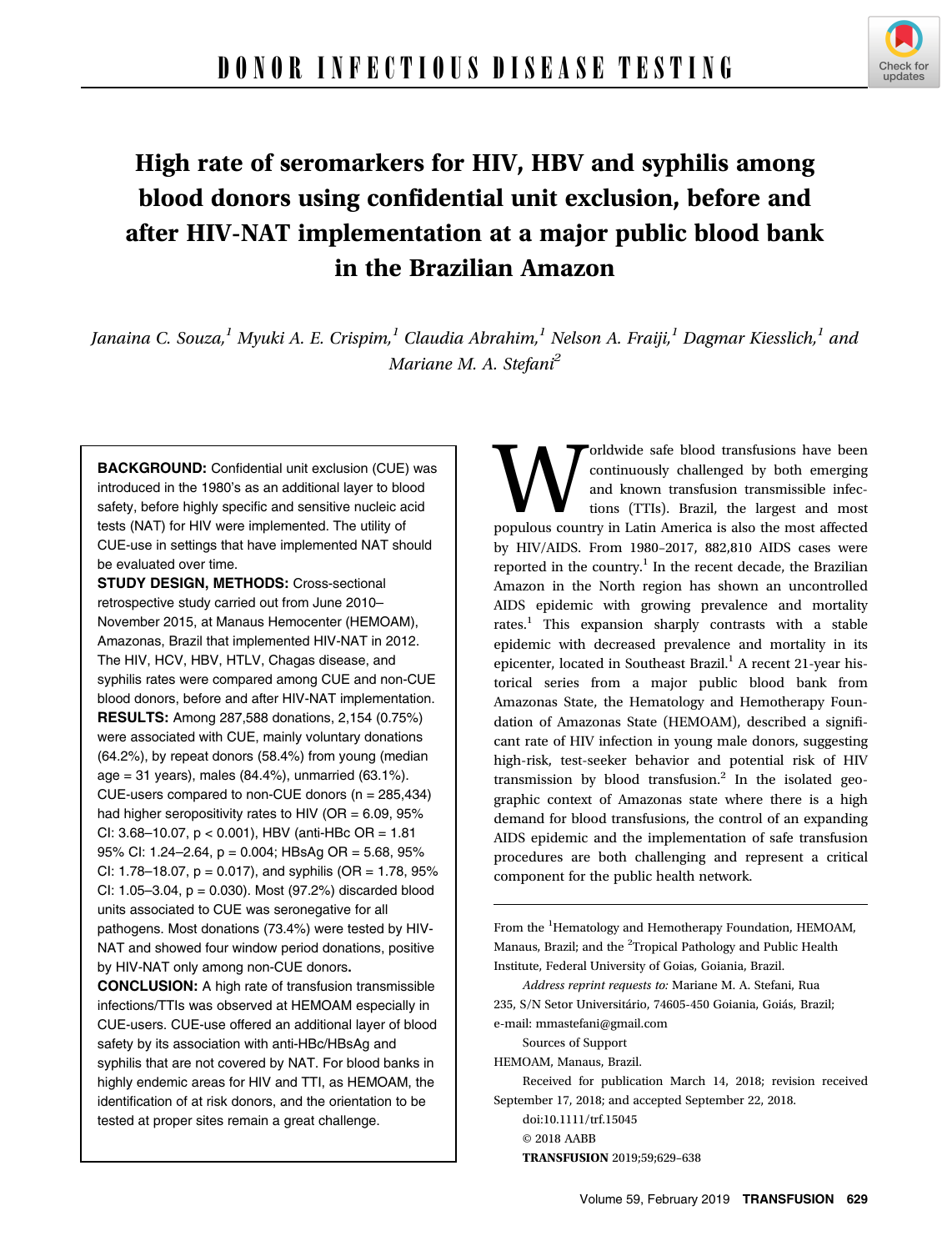The confidential unit exclusion (CUE) was introduced in the US in the 1980's as an additional layer for blood safety, especially regarding HIV-1 infection, by giving individuals the chance to confidentially exclude their donations, however maintaining serological testing.<sup>3</sup> Studies have shown association of CUE and higher prevalence of serologic markers, however with low sensitivity and positive predictive value to indicate window period of  $TTI^{4-6}$  CUE was discontinued in most US blood centers, while in the recent decade it has been reported in Brazil, Belgium and Canada.<sup>7-9</sup> The controversy about the utility of CUE usage has increased especially after the implementation of highly sensitive and specific nucleic acid tests (NAT), which reduce, the risk of transmission during the window period.<sup>6,10</sup> The Brazilian blood bank regulation establishes that blood bank service, at its discretion, may offer the donor the opportunity to selfexclude on the basis of increased risk not informed or deliberately omitted during screening, on a confidential basis. At HEMOAM, CUE was introduced in June 2010 and HIV-NAT was implemented in July 2012. This study describes demographic characteristics and rates of TTI in blood donors (CUE-users, non-CUE users) before and after the HIV-NAT implementation at HEMOAM, located in a highly endemic region for HIV/AIDS in the Brazilian Amazon.

#### MATERIAL AND METHODS

#### Study subjects

This is a cross-sectional retrospective study among consecutive blood donations from HEMOAM from June 2010– November 2015, including donations with the CUE-option (CUE-users) and donations not associated with CUE (non-CUE). The HEMOAM is the only public blood bank institution and reference hemocenter linked to the Secretary of Health of the State of Amazonas and it is part of the Brazilian national blood bank network. This hemocenter follows the Ministry of Health guidelines for the National Blood Program $11$  and is responsible for the donor recruitment, blood collection, processing, and distribution of blood and components to 24 public and 12 private hospitals in the Amazonas State (personal communication). The HEMOAM collects approximately 45,000-65,000 blood units annually.<sup>12</sup>

The HEMOAM is located in Manaus, the capital of Amazonas State which is a modern city of 2.5 million inhab $itants<sup>13</sup>$  in the middle of the jungle on the Amazon rainforest, 900 mi inland from the Atlantic Ocean, with access primarily by boat or airplane. The Amazonas State located in the North Region of Brazil, with nearly 4 million inhabi $tants<sup>13</sup>$  is the largest Brazilian state by area, being greater than the areas of Uruguay, Paraguay, and Chile combined. The Amazonas State is roughly 90% the size of the US state of Alaska and is equivalent to 2.25 times the area of Texas.<sup>13</sup>

An electronic database program (Donor Management System) was implemented at HEMOAM in March 1993; in 20015 it was replaced by the HEMOSys tool (Hemocenter Management System) to supervise and assure safety in the entire blood cycle process. Since May 2017, the HEMOSys started implementing recipient's data. This electronic database aims to capture and track down the donor/donation information including the blood unit labeling/code, type of donation (voluntary/replacement), type of donor (first time/ repeat), donor ID, gender, age, address, educational level, civil status, profession, and serological data. Demographic data, coded donor ID, CUE-option, age, gender, type of donor/donation, educational level, profession, address, civil status, and serological data from all donations from June 1, 2010 to November 30, 2015 were extracted from the computer systems of the Manaus hemocenter. From August 2012 on, the data bank included HIV/HCV- NAT results on all donations, which were also collected, prepared, and electronically sent to the authors for compilation and analysis. The HEMOSys tool is available to the institutional staff, according to the area of activity, with restricted access by area to assure data confidentiality.

#### Measures

After the donor health screening interview, and before the blood collection, as part of the routine CUE process and standard procedures employed at HEMOAM, a trained staff is responsible for providing an explanation about the CUE usage to the blood donor: "You have been approved for blood donation. However, if you have omitted any important information on risky behavior or if you are unsure about the safety of your blood, we are now offering you the opportunity of using the CUE-option. It means that if your answer is: "My blood cannot be used (transfused) to a patient," the blood bank will follow the standard routine laboratory testing and you will have free access to all the results of laboratory tests performed on your blood; however, your blood won't be transfused to a patient, your blood will be discarded for safety reasons. At HEMOAM the CUE-option uses the following grammatical format: "If you are not sure about the information given during the clinical screening interview, use this form to protect the patient who needs blood. This information is confidential and has no personal implication. Answer honestly by marking with (x) the chosen alternative: () My blood can be used (transfused) by the patient; () My blood cannot be used (transfused) by a patient."

At HEMOAM, the CUE form provided to each donor has the donor's adhesive barcode label. The CUE forms are completed privately, placed anonymously in a poll box, and the votes are checked twice a day by the staff in charge of reception/enrollment. The staff identifies and scans with a barcode reader the forms with the CUE-option, which automatically enters the information into the HEMOSys. If the donor does not answer any of the two CUE questions, this is considered a CUE-positive response for using the blood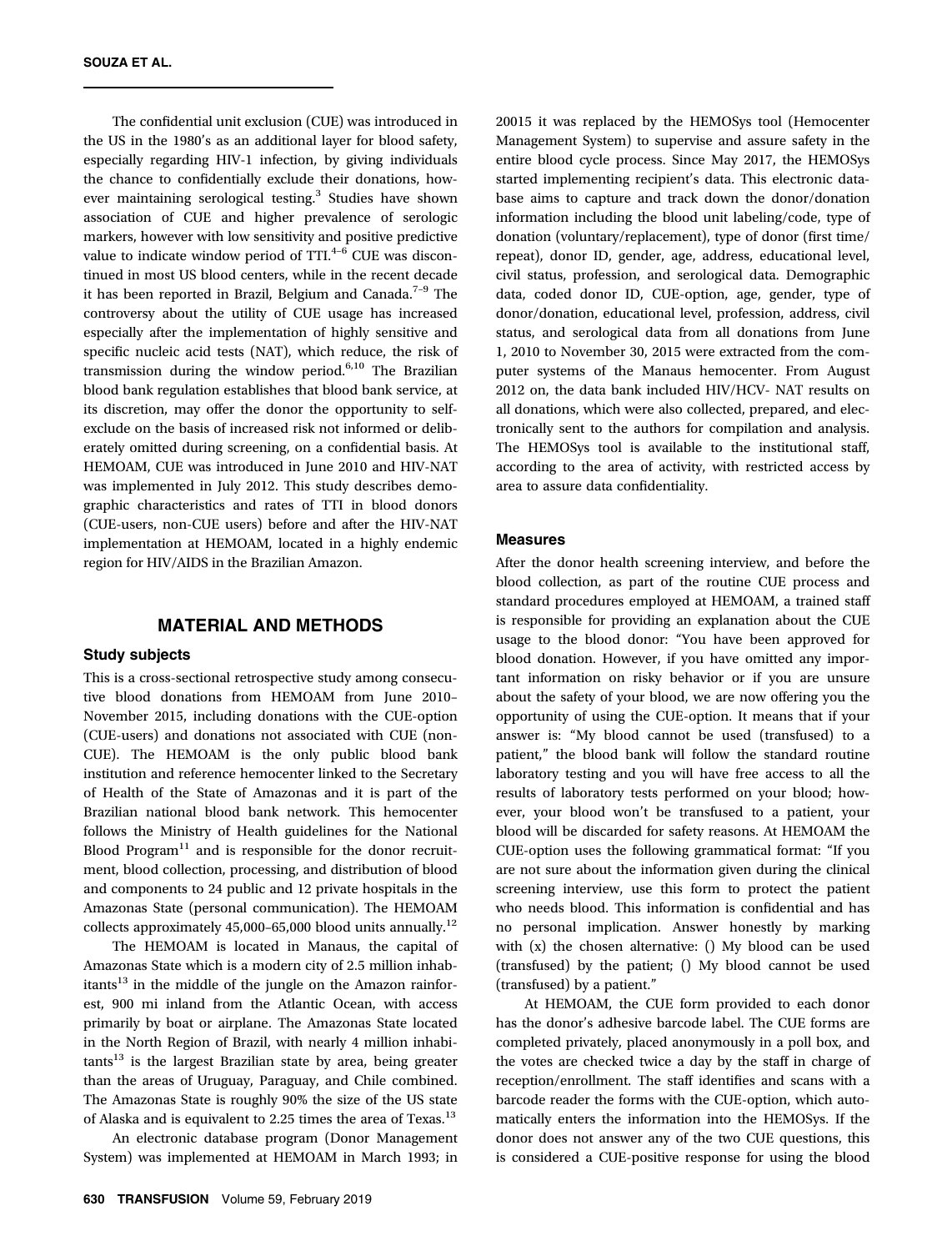for transfusion. Only donations associated with (x) My blood cannot be used (transfused) by a patient are discarded. The HEMOAM has no specific policy for repeat donors who have given different CUE-options on previous donations; therefore, repeat blood donors who have once used CUE have no interdiction in further donations.

#### Serological test procedures

At HEMOAM all blood donations are tested for HIV-1/2, HTLV-I/II, HBV, HCV, syphilis, and Chagas' disease according to the Brazilian Ministry of Health recommendations.<sup>14</sup> At the time of the study, the Brazilian blood bank HIV testing algorithm consisted of two different enzyme immune assays and if either one of the screening tests had a reactive result, the second blood sample required was tested with the same test assays. If a repeat-positive result was obtained, a confirmatory test was performed. The following kits were used for the screening:

- HIV-1: HIV Ag/Ab Combo Reagents Architect System (Abbott, Germany), Murex HIV Ag/Ab combination, (DiaSorin, Italy);
- HBV: Anti-HBc II Architect System, (Abbott, Germany), Anti-HBs Reagents Architect System (Abbott, Germany), Murex anti-HBs (Abbott, Germany);
- HBsAg: HBsAg Qualitative ll Architect System (Abbott, Germany);
- HCV: Anti-HCV Architect System (Abbott, Germany), Murex anti-HCV 4.0 (Abbott, Germany);
- HTLV-HTLV-I/II: Architect System, (Abbott, Germany);
- Chagas' disease: Chagas Architect System (Abbott, Germany), Chagas Test ELISA III (Abbott, Germany);
- Syphilis: IMMUTREP (Omega Diagnostics, Germany), Immune-rapid (WAMA Diagnostics, Belgium), VDRL (WAMA Diagnostics, Belgium), Syphilis TP Architect System (Abbott, Germany).

Confirmatory tests included HIV-1 BLOT 2.2 (MP Biomedicals SAS, France), CHIRON RIBA HCV 3.0 SIA (CHIRON, US) and HCV BLOT 3.0 (MP Diagnostics, Switzerland). All commercial kits used were approved by the Ministry of Health and the brands changed over time according to technical and operational availability.

From August 2012 on, a multiplex real time duplex HIV/HCV PCR nucleic acid test/NAT was used to detect HIV/HCV (Kit NAT HIV/HCV, Bio Manguinhos, Rio de Janeiro, Brazil) employing six sample mini-pools (Janus platform, Perkin Elmer). Whenever a positive pool was detected, all samples contained in that pool were re-tested individually to identify the positive one $(s)$ .<sup>11</sup>

#### Statistics and ethical aspects

The database containing demographic characteristics, serologic markers, HIV-NAT, and CUE-option was analyzed using EPINFO (version 7.0). The demographic characteristics and

results of serological screening tests refer to blood donations; results from confirmatory tests and HIV-NAT refer to individual blood donors. Chi-square tests were used in univariate analyses to compare proportions in demographic data and of results from the serological screening (HIV-1/2, HTLV-I/II, HBV, HCV, syphilis, Chagas') and data from confirmatory tests (HIV-1/2, HBV, HCV, syphilis) in CUE-users and non-CUE users. Absolute and relative frequencies of the parameters and odds ratio (OR) with 95% confidence interval (95% CI) were also calculated. A probability lower than  $0.05$  ( $p < 0.05$ ) and a 95% CI of OR that does not contain 1 were considered significant. This study was approved by the institutional review board ("Fundação de Hematologia e Hemoterapia do Estado do Amazonas, Plataforma Brasil" protocol # 1.129.896).

# **RESULTS**

#### Main socio-demographic characteristics of the CUE and non-CUE associated donations

From June 2010 to November 2015 a total of 287,588 blood donations were given at HEMOAM and the CUE-option was used in 2,154 donations (0.75%) (Table 1). The main features of CUE-associated donations at HEMOAM included: males, young unmarried donors (median age = 31 years), mostly repeat donors, coming for voluntary donations. Regardless of CUE-option, most blood donations came from individuals with at least 9 years of formal education (96.5% CUE-donations, 92% non-CUE, p < 0.05). Compared to non-CUE, CUE associated donations had higher rates of males  $(OR = 1.67, 95\% \text{ CI } 1.49 - 1.88, p < 0.001)$ , singles  $(OR = 1.46,$ 95% CI 1.34–1.60, p < 0.001), repeat donors (OR = 1.63, 95% CI 1.50-1.78,  $p < 0.001$ ), individuals with at least 9 schooling years (9–11 years OR = 1.59, 95% CI 1.26–2.01, p < 0.0001; university degree OR = 4.47, 95% CI 3.54–5.64, p < 0.0001). CUE-associated donations had lower chance of including individuals aged 35–54 years (OR = 0.87, 95% CI 0.79–0.95,  $p < 0.002$ ) and coming for voluntary donations (OR = 0.76, 95% CI 0.70–0.83, p < 0.0001) (Table 1).

## Seroprevalence of TTIs in CUE-donations and non-CUE donations

Among 287,588 blood donations, 11,768 (4.1%) were positive for at least one serologic marker. TTI's seroprevalence has varied among CUE-associated and non-CUE donations (5.9% versus 4.1% respectively) (data not shown). In screening tests, CUE-associated donations were more likely to have positive results for HIV (OR =  $4.06$ ,  $95\%$  CI 2.62-6.08, p < 0.0001), anti-HBc (OR = 1.28, 95% CI 0.99–1.64,  $p = 0.033$  and syphilis (OR = 1.59, 95% CI 1.08-2.35,  $p = 0.016$ ) (data not shown). A total of 264 (0.09%) donations were seropositive for Chagas' disease, 3 (1.1%) of them associated with CUE-option.

The odds of having an HIV-positive confirmatory test was 6 times higher in CUE-donors compared to non-CUE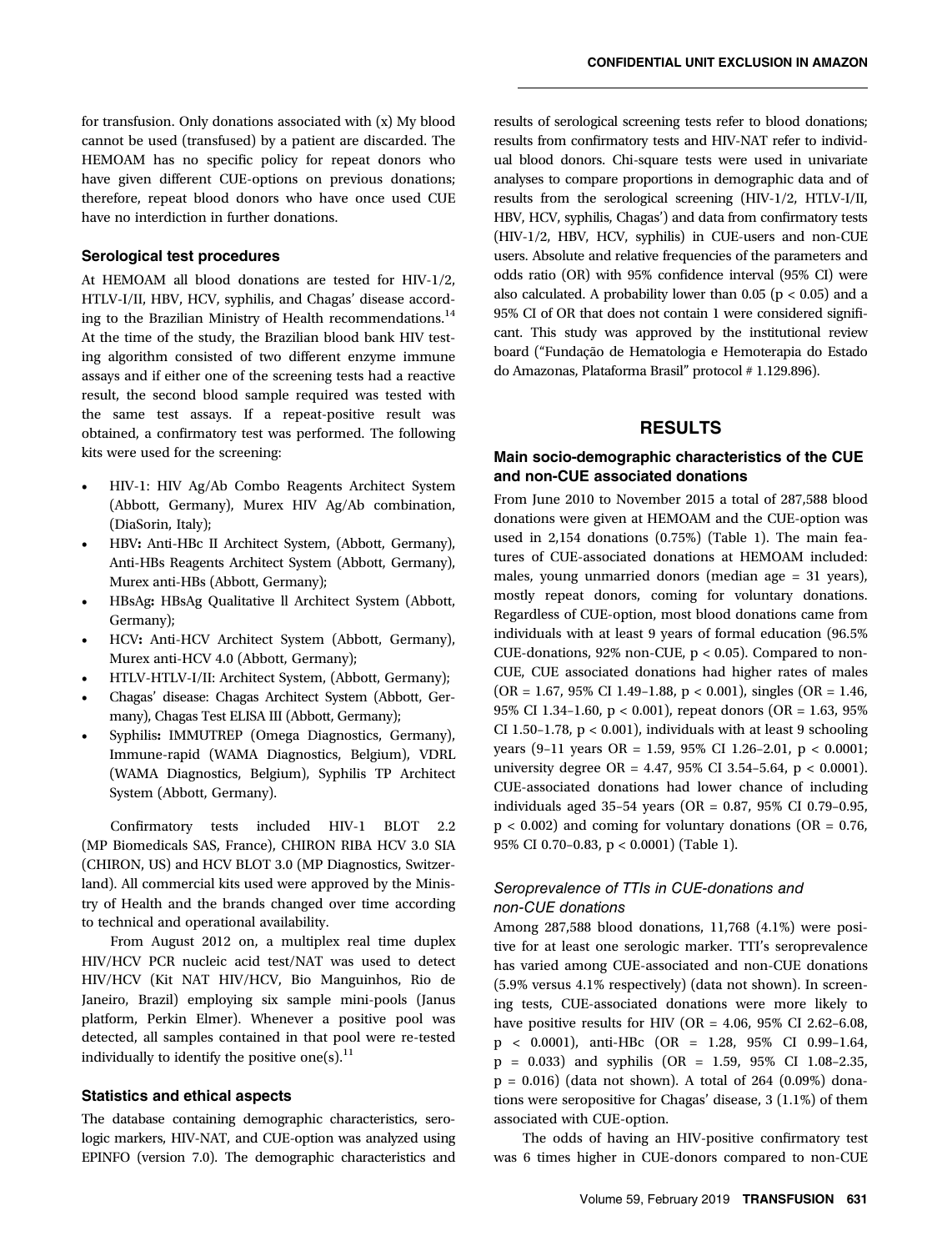|                          | Total<br>$(n = 287,588)$ | <b>CUE-donations</b><br>$(n = 2, 154)$ | Non-CUE<br>$(n = 285, 434)$ |                       |          |
|--------------------------|--------------------------|----------------------------------------|-----------------------------|-----------------------|----------|
|                          | $n (\%)$                 | n (%)                                  | $n$ (%)                     | <b>OR</b><br>(95% CI) | p-value  |
| Gender                   |                          |                                        |                             |                       |          |
| Female                   | 67,887 (23.6)            | 337 (15.6)                             | 67,550 (23.7)               |                       |          |
| Male                     | 219,701 (76.4)           | 1,817 (84.4)                           | 217,884 (76.3)              | $1.67(1.49 - 1.88)$   | < 0.001  |
| Age (years)              |                          |                                        |                             |                       |          |
| $16 - 34$                | 174,601 (60.7)           | 1,383 (64.2)                           | 173,218 (60.7)              |                       |          |
| $35 - 54$                | 104,363 (36.3)           | 718 (33.3)                             | 103,645 (36.3)              | $0.87(0.79 - 0.95)$   | 0.002    |
| $\geq 55$                | 8,624(3.0)               | 53(2.5)                                | 8,571(3.0)                  | 1.29 (0.98-1.70)      | 0.068    |
| Marital status *         |                          |                                        |                             |                       |          |
| Married*                 | 132,841 (46.2)           | 796 (36.9)                             | 132,045 (46.3)              |                       |          |
| Unmarried                | 154,747 (53.8)           | 1,358 (63.1)                           | 153,389 (53.7)              | $1.46(1.34 - 1.60)$   | < 0.001  |
| <b>Donor status</b>      |                          |                                        |                             |                       |          |
| Repeat                   | 133,188 (46.3)           | 1,257 (58.4)                           | 131,931(46.2)               |                       |          |
| First time               | 154,400 (53.7)           | 897 (41.6)                             | 153,503 (53.8)              | $1.63(1.50 - 1.78)$   | < 0.001  |
| <b>Donation status</b>   |                          |                                        |                             |                       |          |
| Replacement              | 155,295 (54.0)           | 1,021 (47.4)                           | 154,274 (46.0)              |                       |          |
| Voluntary                | 132,293 (46.0)           | 1,133 (52.6)                           | 131,160 (54.8)              | $0.76(0.70 - 0.83)$   | < 0.0001 |
| <b>Education</b> (years) |                          |                                        |                             |                       |          |
| $\leq$ 8 years           | 22,929 (8.0)             | 76 (3.5)                               | 22,853 (8.0)                |                       |          |
| $9 \le 11$ years         | 191,630 (66.6)           | 1,008 (46.8)                           | 190,622 (66.8)              | $1.59(1.26 - 2.01)$   | < 0.0001 |
| university               | 73,029 (25.4)            | 1,070 (49.7)                           | 71,959 (25.2)               | 4.47 (3.54-5.64)      | < 0.0001 |

 $n =$  absolute frequency; p-value  $< 0.05$ .

Marital status: married included all types of stable couples; unmarried: included also divorced and widow individuals who did not report a stable partner.

|              | CUE-donor     |                     | Non-CUE       |                     |                      |         |
|--------------|---------------|---------------------|---------------|---------------------|----------------------|---------|
|              | Screening (n) | Confirmatory (n, %) | Screening (n) | Confirmatory (n, %) | OR (95% CI)          | p-value |
| HIV $1/2$    | 25            | 16 (0.74)           | 1.423         | 350 (0.12)          | $6.09(3.68 - 10.07)$ | < 0.001 |
| HBV/anti-HBs | 64            | 20(0.93)            | 6.717         | 2,277(0.10)         | $1.16(0.74 - 1.81)$  | 0.279   |
| HBV/anti-HBc | 47            | 28 (1.29)           | 4.528         | 2,056(0.72)         | 1.81 (1.24–2.64)     | 0.004   |
| HBV/HBsAq    | 6             | 3(0.14)             | 576           | 70 (0.02)           | $5.68(1.78 - 18.07)$ | 0.017   |
| <b>HCV</b>   | 6             | 4(0.19)             | 936           | 104 (0.04)          | $5.10(1.87 - 13.86)$ | 0.090   |
| Syphilis     | 26            | 14 (0.65)           | 2.194         | 1,040 (0.36)        | 1.78 (1.05-3.04)     | 0.030   |
| HTLV-I/II    | 3             | 1 (0.05)            | 329           | 288 (0.10)          | $0.45(0.06 - 3.27)$  | 0.362   |

%: relative frequency; p-value < 0.05; OR: odds ratio with 95% confidence interval (95% CI).

HIV: human immunodeficiency virus type 1 and 2; HBV: hepatitis B virus, anti-HBc: antibodies to the total hepatitis B core antigen; HBsAg: hepatitis B surface protein antigen; HCV: hepatitis C virus; HTLV: human lymphotropic virus type I/II. Except for HIV, HCV, and syphilis, donors with any positive result in the screening tests were recruited to return to the blood bank to have another blood sample collected which was tested with the same kit used for screening and the data bank reported repeat-positive results as "confirmatory" tests.

donors (OR = 6.09, 95% CI 3.68–10.07, p < 0.001) (Table 2). It is noteworthy that despite the higher rate of HIV in CUEusers, the rate of HIV-positive results among non-CUE donors was also high. Regardless of the CUE-usage, 366 blood donors were diagnosed with HIV infection during the study period (Table 2). The overall prevalence of HIV has varied among CUE-users and non-CUE donors (0.74% versus 0.12%;  $p < 0.001$ ).

CUE-donors also had higher confirmed positivity for anti-HBc and HBsAg (anti-HBc OR = 1.81, 95% CI 2.24–2.64,  $p = 0.004$ ; HBsAg OR = 5.68, 95% CI 1.78-13.06,  $p = 0.017$ ). CUE-donors had increased confirmed seromarker for syphilis (OR = 1.78, 95% CI 1.05–3.04, p = 0.030) (Table 2). Seropositivity for HCV and HTLV-I/II was similar in CUE and non-CUE-donors (Table 2).

## HIV positive donors during window period identified by NAT only

HIV-NAT was implemented at HEMOAM in June 2012 and covered part of our study period (2010–2015). During that overlap in time, 73.4% donations (211,075 out of 287,588) were also tested by NAT: 63.4% of CUE-users (1,818 out of 2,154 donors) and 73.83% of non-CUE donors (210,739 out of 285,434 donors) (data not shown). Nearly one-fourth (26.61%) of participants were tested by serological methods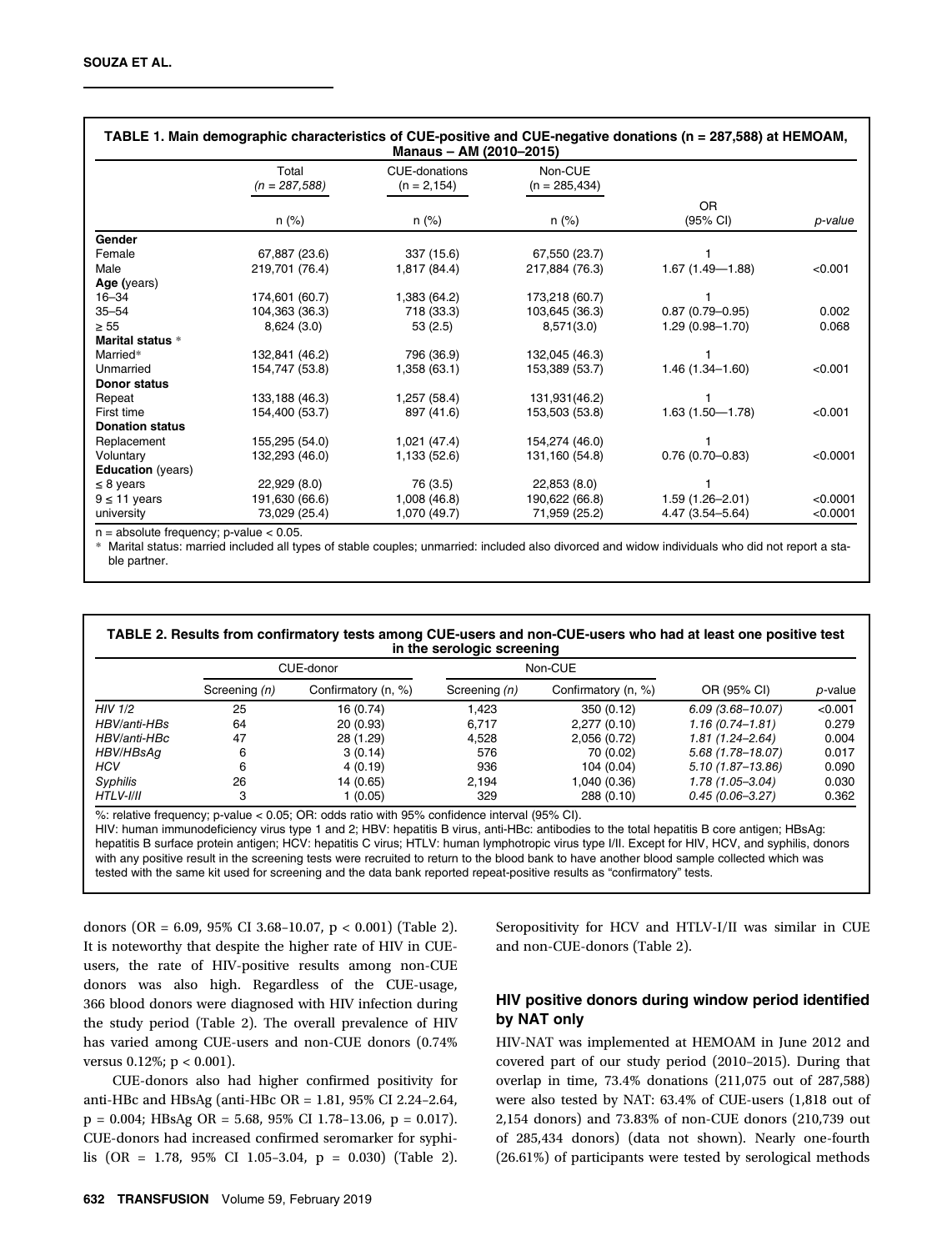|                          | Total (n = 366) | CUE-donor ( $n = 16$ ) | Non-CUE $(n = 350)$ |                     |          |
|--------------------------|-----------------|------------------------|---------------------|---------------------|----------|
|                          | n (%)           | $n (\%)$               | $n (\%)$            | OR (95%CI)          | p-value  |
| Gender                   |                 |                        |                     |                     |          |
| Female                   | 76 (20.8)       | 3(18.8)                | 73 (20.9)           |                     |          |
| Male                     | 290 (79.2)      | 13 (81.2)              | 277 (79.1)          | $1.14(0.32 - 4.11)$ | 0.889    |
| Age (years)              |                 |                        |                     |                     |          |
| 16-34                    | 284 (77.6)      | 14 (87.5)              | 270 (77.1)          |                     |          |
| $35 - 54$                | 77 (21.0)       | 2(12.5)                | 75 (21.4)           | $0.52(0.08 - 2.04)$ | 0.408    |
| $\geq 55$                | 5(1.4)          |                        | 5(1.4)              |                     |          |
| Marital status*          |                 |                        |                     |                     |          |
| Married*                 | 63 (17.3)       | 2(12.5)                | 61 (17.5)           |                     |          |
| Unmarried                | 303 (82.7)      | 14 (87.5)              | 289 (82.5)          | $1.47(0.32 - 6.66)$ | 0.664    |
| Donor                    |                 |                        |                     |                     |          |
| Repeat                   | 222 (60.7)      | 7(40.0)                | 215(61.5)           |                     |          |
| First time               | 144 (39.3)      | 9(60.0)                | 135 (38.6)          | $2.05(0.74 - 5.63)$ | 0.173    |
| <b>Donation</b>          |                 |                        |                     |                     |          |
| Voluntary                | 152 (41.6)      | 7(40.0)                | 145 (41.5)          |                     |          |
| Replacement              | 214 (58.4)      | 9(60.0)                | 205 (58.5)          | $0.90(0.33 - 2.49)$ | 0.850    |
| <b>Education (years)</b> |                 |                        |                     |                     |          |
| $\leq$ 8 years           | 61 (16.7)       | 14 (87.5)              | 47 (13.4)           |                     |          |
| $9 \leq 11$ years        | 208 (56.8)      |                        | 208 (59.4)          |                     |          |
| university               | 97 (26.5)       | 2(12.5)                | 95 (27.2)           | $0.07(0.02 - 0.32)$ | < 0.0001 |

only (CUE-users: 36.6%, 788 out of 2,154; non-CUE users: 26.17%, 74,698 out of 285,434) (data not shown). Among the 16 HIV-positive CUE-users, five were confirmed by NAT while 11 donors were diagnosed before NAT (data not shown). In the 350 HIV-positive non-CUE users, 229 were confirmed by NAT. Therefore, regardless of CUE-use, a total of 334 HIV-positive donors were also confirmed by HIV-NAT (data not shown). Among these, 330 donors were positive by HIV serology and HIV-NAT. During the study period, four seronegative, NAT positive, non-CUE donors were identified (data not shown): young males (21–28 years old), first time  $(n = 2)$  and repeat donors  $(n = 2)$ , reporting two and three previous donations each (data not shown). During the study period, 639 out of 2,154 repeat blood donors, who used CUE at index donation, returned for donation, but none of them re-used CUE-option. Among them, 9 out of 639 (1.4%) tested positive for HIV-1/2 during screening and one 24-year-old male donor had a positive confirmatory test (0.15%; 1 out of 639) (data not shown).

### Epidemiological profiles of HIV, anti-HBc, HBsAg, and syphilis-positive donors by CUE-usage option

The socio-demographic characteristics of 366 HIV-positive donors stratified by CUE-option (Table 3) show the predominance of young males, nearly 50% within the 25–34 age range and more than 80% unmarried, 60.7% repeat donors, 58.4% coming for replacement donations, 56.8% with up to 11 years of education. Most HIV-positive CUE-users were male, within 25–34 years, single, first time, providing a replacement donation with up to 8 schooling years. Sociodemographic characteristics of HIV-positive CUE-users and non-CUE donors were similar ( $p > 0.05$ ) except for the educational level. HIV-positive CUE-users were concentrated in the lower educational status ( $\leq 8$  years: 87.5%), while the majority of HIV-positive non-CUE user (86.6%) had higher educational level (OR = 0.07, 95% CI 0.02–0.32, p < 0.0001).

Among 2,084 anti-HBc positive blood donors (Table 4), most were male, within 16–34 years of age, unmarried, firsttime donors coming for replacement donations with ≤ 11 years of education. The socio-demographic features of anti-HBcpositive CUE and non-CUE donors differed by the lower rate of positivity among repeat non-CUE donors (Table 4), (OR = 0.10 95% CI 0.03–0.26, p < 0.001). Apart from the CUE usage, the 73 HBsAg-positive donors (Table 5) were mostly males, within 16–34 years of age, married, repeat donors coming for replacement donations, nearly half of them with 9 to 11 years of education (Table 5).

Despite the CUE-option, there were 1,054 syphilispositive donors (Table 6) that were mostly males, within 16–34 years, unmarried, first-time donors coming for replacement donations, having from 9 to 11 schooling years. Between CUE and non-CUE syphilis-positive donors, a lower rate of positivity was seen in CUE-users with up to 11 schooling years  $(p = 0.026)$ .

## **DISCUSSION**

This study conducted at a major public blood bank in the Brazilian Amazon showed that the CUE-usage was associated with high rates of HIV, HBV (anti-HBc/HBsAg), and syphilis. Out of nearly 300,000 blood donations, only 0.75% had used the CUE option; nevertheless, CUE-users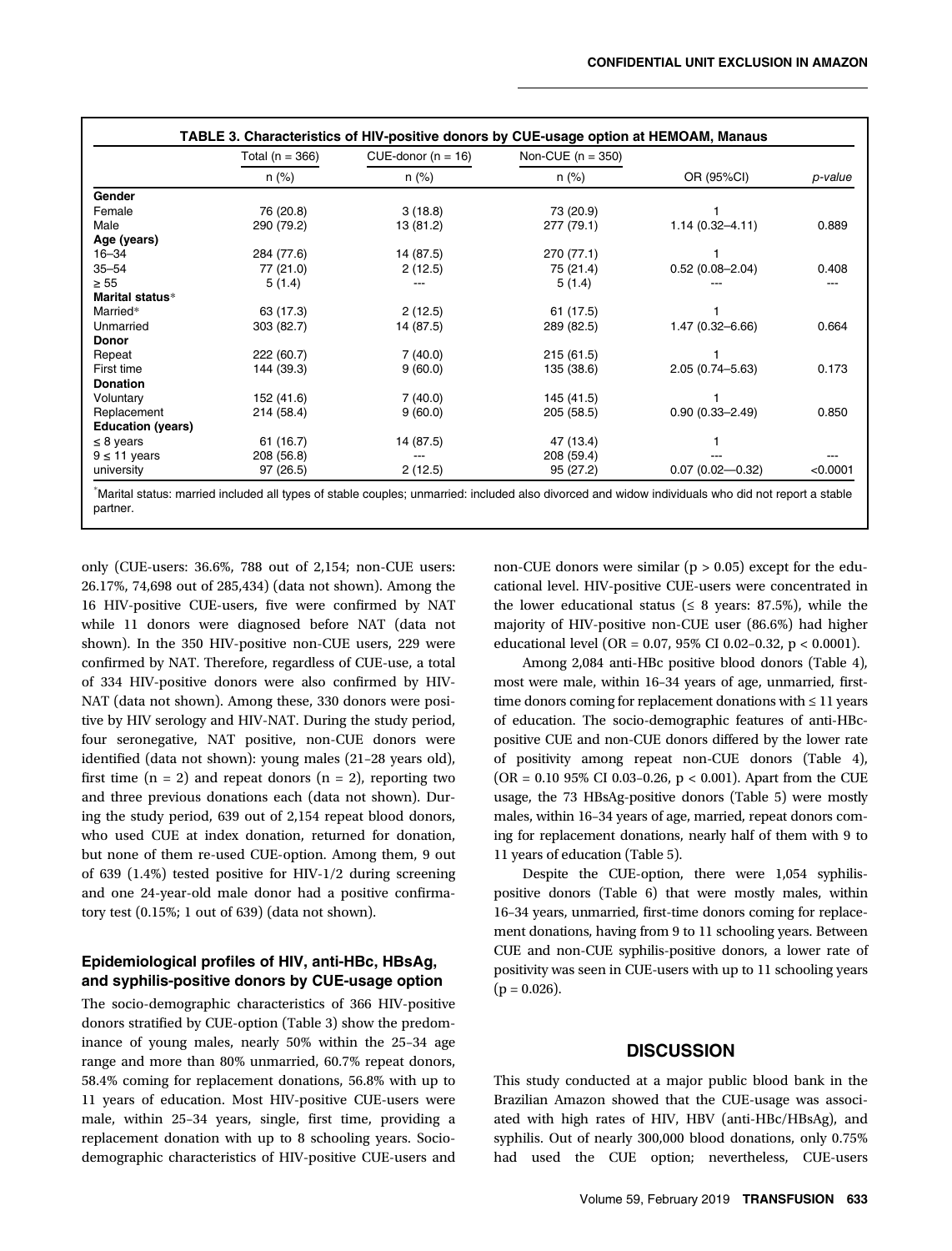|                          | Total (n = 2,084) | $CUE$ -donor (n = 28) | Non CUE ( $n = 2,056$ ) |                     |         |
|--------------------------|-------------------|-----------------------|-------------------------|---------------------|---------|
|                          | $n$ (%)           | n (%)                 | $n$ (%)                 | OR (95%CI)          | p-value |
| Gender                   |                   |                       |                         |                     |         |
| Female                   | 702 (33.7)        | 11 (39.2)             | 691(33.7)               |                     |         |
| Male                     | 1,382 (66.3)      | 17 (60.8)             | 1,365 (66.3)            | $0.79(0.36 - 1.68)$ | 0.528   |
| Age (years)              |                   |                       |                         |                     |         |
| $16 - 34$                | 1,016(48.6)       | 18 (64.3)             | 998 (48.4)              |                     |         |
| $35 - 54$                | 949 (45.5)        | 10(35.7)              | 939 (45.6)              | $0.59(0.26 - 1.28)$ | 0.186   |
| $\geq 55$                | 119 (5.9)         |                       |                         |                     |         |
| <b>Marital status *</b>  |                   |                       |                         |                     |         |
| Married*                 | 976 (46.9)        | 8(28.6)               | 968 (47.1)              |                     |         |
| Unmarried                | 1,108(53.1)       | 20 (71.4)             | 1,088 (52.9)            | $2.22(0.97 - 5.07)$ | 0.052   |
| <b>Donor</b>             |                   |                       |                         |                     |         |
| First time               | 1,408 (67.5)      | 5(17.9)               | 1,403 (68.2)            |                     |         |
| Repeat                   | 676 (32.5)        | 23(82.1)              | 653 (31.8)              | $0.10(0.03 - 0.26)$ | < 0.001 |
| <b>Donation</b>          |                   |                       |                         |                     |         |
| Replacement              | 1,432 (68.7)      | 19 (67.8)             | 1,413 (68.7)            | $0.96(0.43 - 2.13)$ |         |
| Voluntary                | 652 (31.3)        | 9(32.2)               | 643 (31.3)              |                     | 0.53    |
| <b>Education (years)</b> |                   |                       |                         |                     |         |
| $\leq$ 8 years           | 487 (23.3)        | 5(17.8)               | 482 (23.4)              |                     |         |
| $9 \le 11$ years         | 1,324 (63.5)      | 20 (71.4)             | 1,304 (63.4)            | 1.48 (0.55-3.96)    | 0.452   |
| university               | 273 (13.2)        | 3(10.8)               | 270 (13.2)              | 1.08 (0.25-4.52)    | 0.908   |

\* Marital status: married included all types of stable couples; unmarried: included also divorced and widow individuals who did not report a stable partner.

|                          | Total ( $n = 73$ ) | $CUE$ -donor (n = 3) | Non-CUE $(n = 70)$ |                      |         |
|--------------------------|--------------------|----------------------|--------------------|----------------------|---------|
|                          | $n$ (%)            | $n (\%)$             | $n$ (%)            | OR (95% CI)          | p-value |
| Gender                   |                    |                      |                    |                      |         |
| Female                   | 26 (35.6)          |                      | 26 (37.2)          |                      |         |
| Male                     | 47 (64.4)          | 3(100.0)             | 44 (62.8)          |                      | 0.160   |
| Age (years)              |                    |                      |                    |                      |         |
| $16 - 34$                | 34 (46.4)          | 1(33.3)              | 33 (47.0)          |                      |         |
| $35 - 54$                | 33(45.1)           | 2(66.7)              | 31 (44.2)          | 2.11 (0.15-64.58)    | 0.603   |
| $\geq 55$                | 6(8.5)             | ---                  | 6(8.8)             |                      | 0.333   |
| Marital status *         |                    |                      |                    |                      |         |
| Married*                 | 39 (53.5)          | 1(33.3)              | 38 (54.2)          |                      |         |
| Unmarried                | 34 (46.5)          | 2(66.7)              | 32(45.8)           | $2.35(0.17 - 71.77)$ | 0.544   |
| <b>Donor</b>             |                    |                      |                    |                      |         |
| Repeat                   | 40 (54.7)          | 3(100.0)             | 37 (52.8)          |                      |         |
| First time               | 33(45.2)           |                      | 33 (63.6)          |                      | 0.465   |
| <b>Donation</b>          |                    |                      |                    |                      |         |
| Replacement              | 47 (64.3)          | 3(100.0)             | 44 (62.8)          |                      |         |
| Voluntary                | 26 (35.7)          |                      | 26 (37.2)          | ---                  | 0.704   |
| <b>Education (years)</b> |                    |                      |                    |                      |         |
| $\leq$ 8 years           | 13 (17.8)          |                      | 13 (18.7)          |                      |         |
| $9 \le 11$ years         | 37 (50.6)          | 3(100.0)             | 34 (48.5)          | ---                  | 0.273   |
| university               | 23 (31.6)          | ---                  | 23 (32.8)          | ---                  | 0.632   |

Marital status: married included all types of stable couples; unmarried: included also divorced and widow individuals who did not report a stable partner.

concentrated 4.4% of all HIV-infected donors with six times higher odds of having an HIV-positive result. On the other hand, HIV positivity was also elevated in non-CUE users. These results are consistent with other studies. $6,15$  During the study period, four window period donations detected by HIV-NAT only were from non-CUE users indicating a good performance of the Brazilian HIV-NAT test. Previous studies

have shown both low sensitivity and predictive value of CUE to identify window period donations.7–<sup>9</sup> These non-CUE users window period HIV cases suggest that the donors might had been concerned in using the CUE-option and not having their blood tested, overcoming all the blood bank screening barriers in order to donate blood and getting tested. Two of the window period were repeat donors with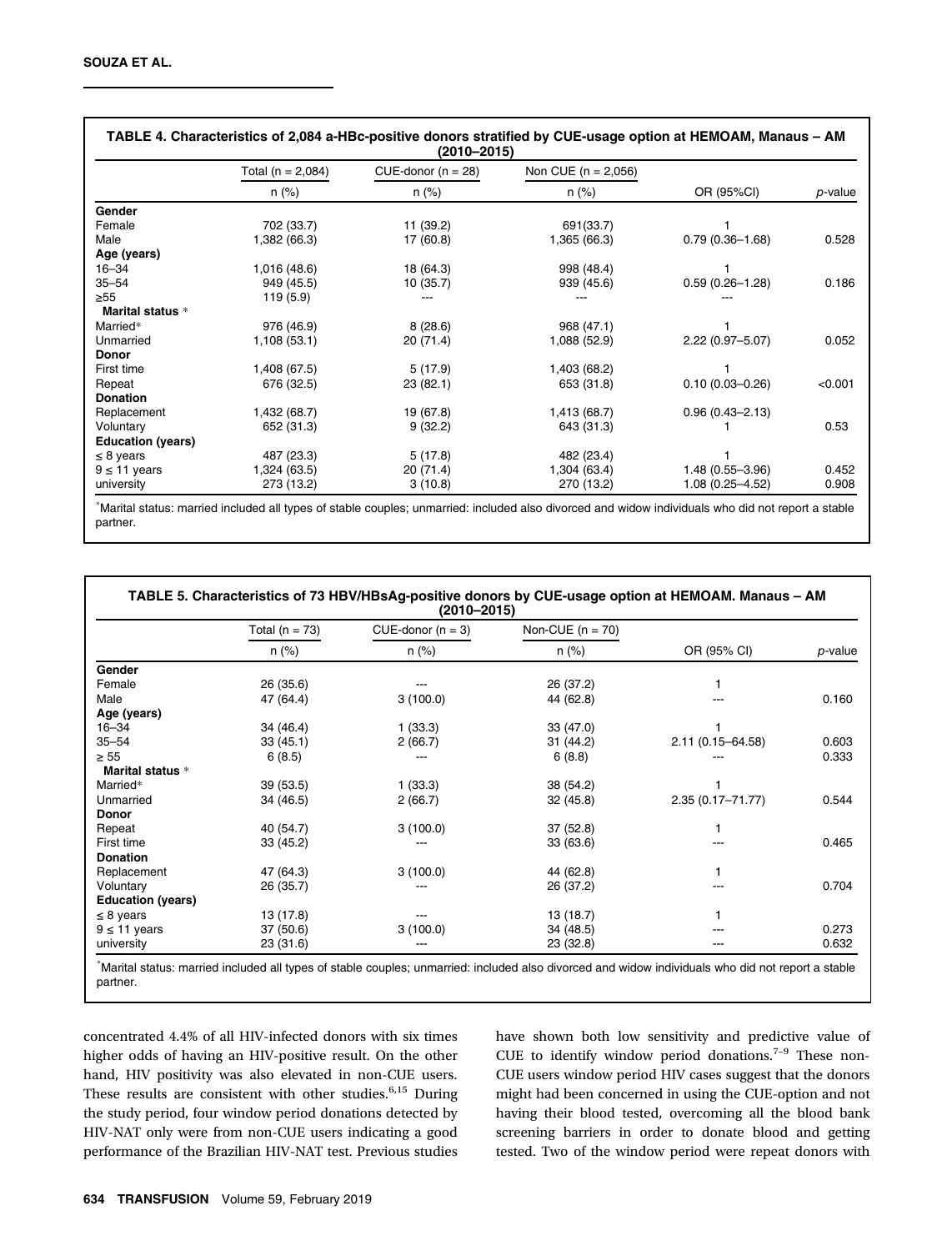|                          | Total<br>$(n = 1,054)$<br>$n (\%)$ | CUE-donor<br>$(n = 14)$<br>$n (\%)$ | Non-CUE<br>$(n = 1,040)$<br>$n$ (%) | OR (95% CI)          | p-value |
|--------------------------|------------------------------------|-------------------------------------|-------------------------------------|----------------------|---------|
|                          |                                    |                                     |                                     |                      |         |
| Gender                   |                                    |                                     |                                     |                      |         |
| Female                   | 289 (27.4)                         | 2(14.3)                             | 287 (27.6)                          |                      |         |
| Male                     | 765 (72.6)                         | 12 (85.7)                           | 753 (72.4)                          | $2.28(0.57 - 15.13)$ | 0.285   |
| Age (years)              |                                    |                                     |                                     |                      |         |
| $16 - 34$                | 613 (58.2)                         | 9(64.3)                             | 604 (58.1)                          |                      |         |
| $35 - 54$                | 397 (37.7)                         | 5(35.7)                             | 392 (37.7)                          | $0.86(0.26 - 2.58)$  | 0.803   |
| $\geq 55$                | 44 (4.2)                           | ---                                 | 44 (4.2)                            |                      |         |
| Marital status *         |                                    |                                     |                                     |                      |         |
| Married                  | 394 (37.4)                         | 4(28.6)                             | 390 (37.5)                          |                      |         |
| Unmarried                | 660 (62.6)                         | 10(71.4)                            | 650 (62.5)                          | $1.50(0.48 - 5.55)$  | 0.518   |
| <b>Donor</b>             |                                    |                                     |                                     |                      |         |
| Repeat                   | 439 (41.6)                         | 6(42.9)                             | 433 (41.7)                          |                      |         |
| First time               | 615 (58.4)                         | 8(57.1)                             | 607 (58.3)                          | $0.95(0.32 - 2.95)$  | 0.919   |
| <b>Donation</b>          |                                    |                                     |                                     |                      |         |
| Replacement              | 618 (58.6)                         | 8(57.1)                             | 610 (58.6)                          |                      |         |
| Voluntary                | 436 (41.4)                         | 6(42.9)                             | 430 (41.4)                          | $1.06(0.34 - 3.16)$  | 0.902   |
| <b>Education (years)</b> |                                    |                                     |                                     |                      |         |
| $\leq$ 8 years           | 154 (14.6)                         | 5(35.7)                             | 149 (14.3)                          |                      |         |
| $9 \le 11$ years         | 684 (64.9)                         | 5(35.7)                             | 679 (65.2)                          | $0.22(0.06 - 0.83)$  | 0.026   |
| university               | 216 (20.5)                         | 4(28.6)                             | 212 (20.5)                          | $0.56(0.13 - 2.26)$  | 0.415   |

Marital status: married included all types of stable couples; unmarried: included also divorced and widow individuals who did not report a stable partner;  $n = absolute frequency$ ; p-value < 0.05.

2 and 3 previous donations; one used the CUE option. A previous Brazilian study suggested that NAT alone would not be sufficient to reduce transmission as observed in the US or Europe.<sup>16</sup> During the study period (66 months, 5.5 years), 366 HIV-infected blood donors were detected, representing nearly 67 HIV-positive blood donors diagnosed per year. Official data show that the Amazonas State ranks third in the number of new AIDS cases detected in Brazil, which are characterized by late diagnosis and high mortality.1 Our results of HIV among HEMOAM blood donors reflect the high endemicity for HIV/AIDS in Manaus, Amazonas, and potentially a high-risk, test-seeking behavior.

Previous Brazilian studies on CUE use<sup>17-19</sup> have shown rates of CUE use ranging from 0.62% to 3.3% while in our study 0.75% donors used CUE. CUE usage rates vary according to different socio-educational and cultural factors. While CUE-users from two of these studies were mostly first-time donors, in our study CUE-users were repeat donors, suggesting a possible change in the CUE-user profile. In the context of a highly endemic area for HIV, as the Amazonas State, the rate of seroconversion in future donations of those repeat donors who once used CUE should be evaluated.

After the implementation of NAT for HIV, HBV, and HCV by blood banks, CUE usage is no longer useful to prevent donations of blood contaminated with these pathogens. However, our results of CUE association with seromarkers, which are not covered by NAT, as syphilis and HBsAg/anti-HBc, indicate that CUE usage at HEMOAM indeed adds an additional layer for blood safety. However, over 95% discarded blood units associated with the CUE-option was seronegative

for all pathogens, but for HEMOAM the evaluation of the cost–benefit of discarding safe blood units associated with CUE-usage, prioritizes the benefit of higher safety.

In a highly endemic area for HIV, as Manaus, /Amazonas, one could speculate that high-risk test seekers might use the blood bank due to the lack of, or due to difficulties in accessing, voluntary testing centers. However, Manaus has 73 widespread basic public health units ("Unidade Básica de Saúde/UBS/SUS") that perform nearly 2,500 rapid tests monthly (HIV, syphilis, HBV, HCV). $^{20}$  Additionally, since 2014, once a month, a fluvial health unit ("Barco Catuira") offers rapid tests for riverine communities, given that the Amazonas State represents a vast territorial area in which the rivers are often the only transportation route available.<sup>20</sup> In all these public health units, pre and posttesting counseling are available and results are offered within 30 minutes. $^{20}$  In addition, in Manaus, eight large reference volunteer testing centers (VTC) perform rapid tests (HIV, HCV, HBV, syphilis), three large public health hospitals offer free-of-charge post-exposure prophylaxis (PEP) and a large reference hospital offers free pre-exposure prophylaxis  $(PreP).^{20}$  Therefore, lack of testing sites is certainly not the explanation for why high-risk blood donors from Manaus use the blood bank. Nevertheless, studies have shown the blood bank "magnet effect" by which donors believe that HIV tests performed at the blood banks are more reliable than those performed elsewhere. As the HIV-NAT testing is only performed at the blood banks, this probably corroborates this perception. At HEMOAM the implementation of HIV-NAT was not publicized, as this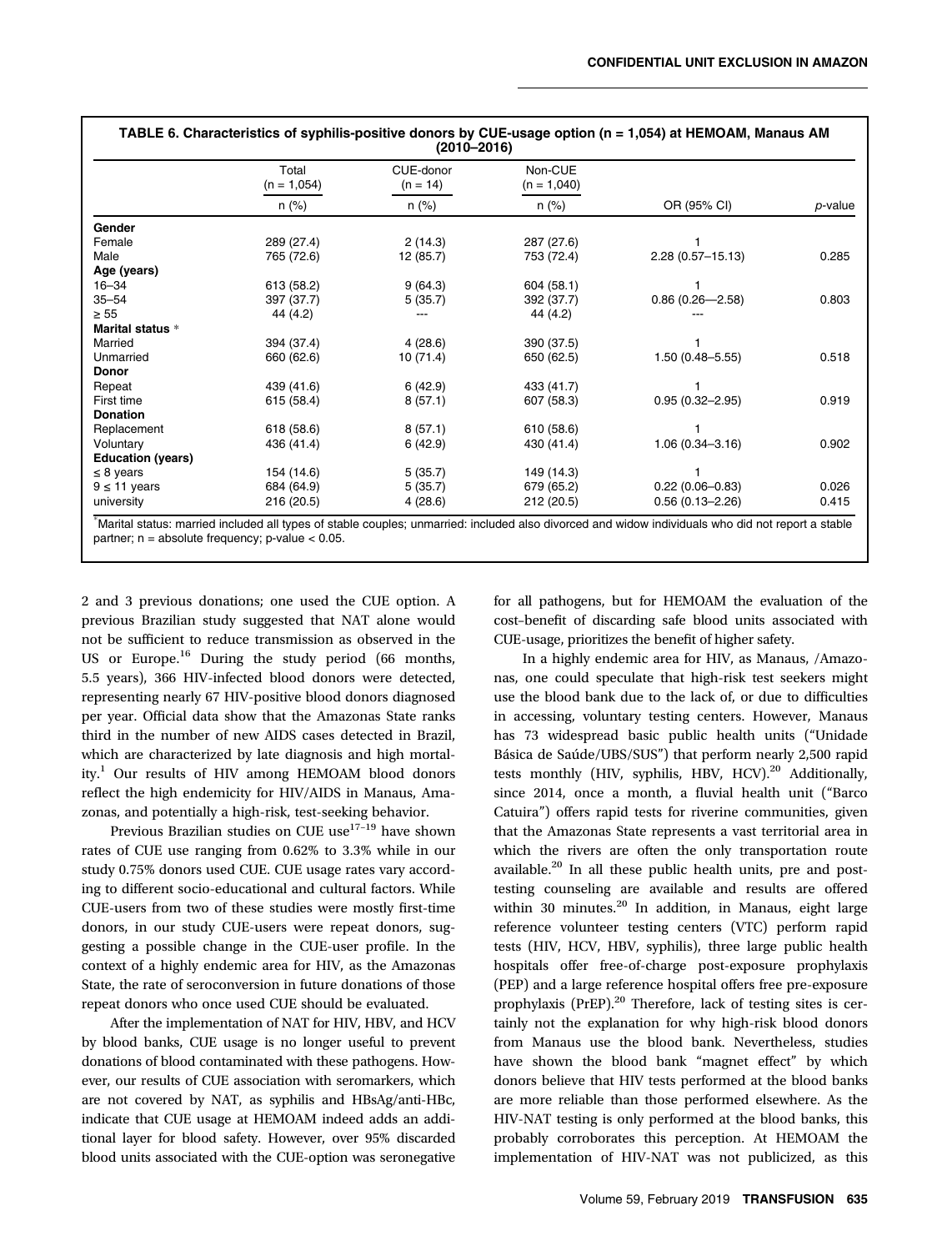information could reinforce this notion by the general population attracting potential test-seeking donors. Also, more recently, as an attempt to avoid test-seekers, HEMOAM only provides serologic results 30 days after the donation.

Another possibility for test-seeking behavior at HEMOAM is the lack of knowledge and understanding about HIV, TTIs, and the CUE option. In our study, regardless of the CUE-option, most blood donations came from individuals with at least 8 schooling years, similarly to other Brazilian donor populations from different geographic regions.8,21,22 At HEMOAM, HIV-positive non-CUE users had a higher education level than HIV CUE-users, indicating that the pre-donation educational information on HIV risk factors has increased HIV knowledge; however, it has not prevented high-risk individuals from donating blood. The institutional challenge remains to find a strategy to benefit from the CUE process to prevent high-risk donors from providing donations. Our results suggest that the more donors learn, the more they seem capable of overcoming the screening barriers to donate blood without complying with the blood donation requirements and regulations. In our study, higher education did not prevent donations of highrisk individuals, but lower education did lead to higher levels of TTIs as HIV. Also, syphilis-positive CUE-users were highly concentrated in the lower education group.

The Brazilian Ministry of Health/Viral Hepatitis and Sexually Transmitted Diseases Department promotes several campaigns yearly to increase awareness about HIV/AIDS, acquired/congenital syphilis, and viral hepatitis. $^{23}$  Shortduration TV educational videos and social media are released especially during special events as Carnival, AIDS World Day, and National Prevention Day for Syphilis. Also, informative folders are placed at strategic locations targeting youngsters, pregnant women, homo-affective couples, and transgender women.<sup>23</sup>

Our study has limitations inherent to the use of a large institutional databank and we cannot exclude potential flaws during the CUE process either in the explanation, its purpose, or its comprehension. We also recognize that the grammatical format of the CUE option may lead to unclear answers. The higher rate of TTI in CUE-users suggests test-seeker behavior, however, the potential reasons for test-seeking are not necessarily associated with high-risk behavior. Some blood donors may be healthy, "worried-well" individuals, with no risk behavior that just want to be sure about their good health status benefiting from the free and reliable tests provided by the donation at a blood bank. There is no way to predict if these "worried-well" donors could have used the option "My blood can be used/ transfused" or the alternative: "My blood cannot be used/transfused." In contrast, at-risk individuals may have chosen the option "My blood can be used/transfused" for fear of not being tested if they used the other option. Therefore, regardless of the grammatical format used, or the level of comprehension about the CUE aim, the motivation for selecting the CUE-option can only be supposed and the interpretation of results should take these limitations into account.

Syphilis transmission by blood transfusion is very rare, however, syphilis seromarkers in blood donors suggest association with high-risk sexual behavior and HIV infection.<sup>24</sup> Despite the availability of simple diagnostic tests and effective single dose long-acting penicillin treatment, syphilis currently represents a re-emerging global public health problem.25 Syphilis prevalence in Brazil is 0.85% with the highest incidence of congenital syphilis in Latin America and a steady increase in pregnant women, congenital, and acquired syphilis.25,26 In our study, syphilis prevalence of 0.65% and 0.36% was reported in CUE and non-CUE-users respectively. Compared to the national rates, the Brazilian Amazon registered higher levels of active syphilis, HBV/HBsAg, and HIV in vulnerable population from the triple Brazil-Colombia-Venezuela border.<sup>27</sup> A recent rapid test screening of indigenous populations in remote Brazilian Amazon areas showed an overall prevalence of 0.13% for HIV and  $1.82\%$  for syphilis.<sup>28</sup>

In our study, the prevalence of seromarkers for HBV infection (HBsAg, anti-HBc) was higher in CUE-users. Despite its low population density, the Brazilian Amazon has long been considered highly endemic for HBV, where it may be associated with hepatitis delta virus and worse prognosis.29,30 The north region is responsible for 14.2% of official HBV cases and has continually shown rates above the national level, Manaus ranking sixth in the among capitals $31$  Our data from HEMOAM are compatible with an HBV endemic area where the HBV-NAT, an additional blood safety tool for donations, was implemented in December 2014 and results were included in the HEMOSys in September 2015.

## **CONCLUSIONS**

A high rate of TTIs was observed at HEMOAM especially in CUE-users, however CUE-usage was not associated with HIV window period donations. Despite the loss of seronegative units associated with CUE-option, the CUE usage offered an additional layer of blood safety locally by its association with HBsAg/anti-HBc and syphilis that are not covered by NAT. One of the biggest challenges for blood banks, especially the ones located in highly endemic areas for HIV and TTI as HEMOAM, remains how to identify atrisk donors that deny risky behavior and how to orient these individuals to get tested at proper sites.

#### ACKNOWLEDGMENTS

We are thankful for the HEMOAM staff and blood donors that contributed to this study.

#### CONFLICT OF INTEREST

The authors have disclosed no conflicts of interest.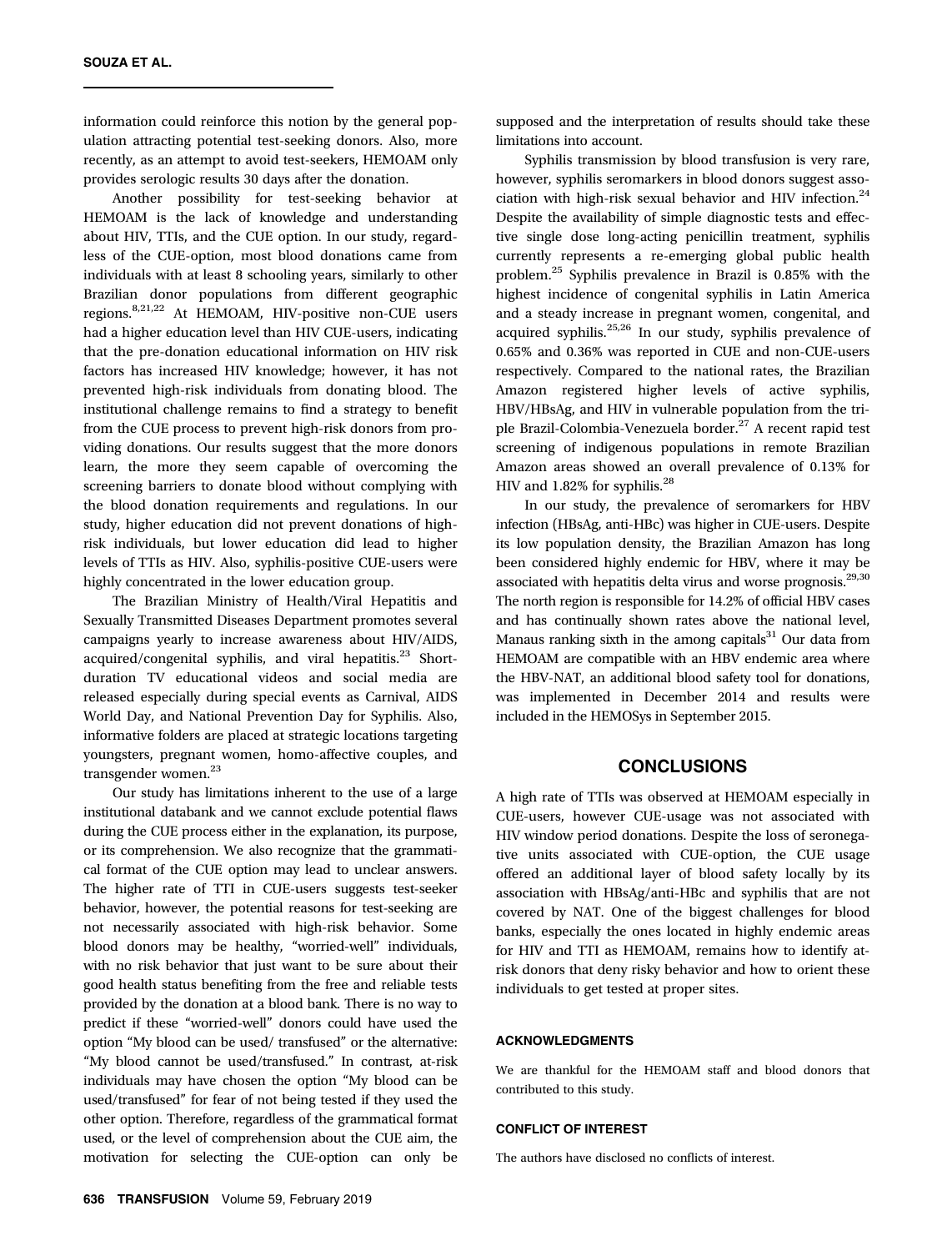# **REFERENCES**

- 1. Saúde Md. Boletim Epidemiológico de HIV/AIDS 2017 Ano V 01 [cited 2018 May 2]. Available from: [http://www.aids.gov.br/](http://www.aids.gov.br/pt-br/pub/2017/boletim-epidemiologico-hivaids-20172018) [pt-br/pub/2017/boletim-epidemiologico-hivaids-20172018](http://www.aids.gov.br/pt-br/pub/2017/boletim-epidemiologico-hivaids-20172018).
- 2. Viga-Yurtsever S, Fraiji N, Lira E, et al. High rate of HIV infection in voluntary, first time, young male donos at HEMOAM, a reference blood bank in the Brazilian Amazon: 1992-2012 historical series. ISBT Sci Ser 2015;10:18-26.
- 3. Pindyck J, Waldman A, Zang E, et al. Measures to decrease the risk of acquired immunodeficiency syndrome transmission by blood transfusion. Evidence of volunteer blood donor cooperation. Transfusion 1985;25:3-9.
- 4. Korelitz JJ, Williams AE, Busch MP, et al. Demographic characteristics and prevalence of serologic markers among donors who use the confidential unit exclusion process: the Retrovirus Epidemiology Donor Study. Transfusion 1994;34:870-6.
- 5. Petersen LR, Lackritz E, Lewis WF, et al. The effectiveness of the confidential unit exclusion option. Transfusion 1994;34: 865-9.
- 6. Zou S, Notari EP, Musavi F, et al. Current impact of the confidential unit exclusion option. Transfusion 2004;44:651-7.
- 7. O'Brien SF, Fan W, Xi G, et al. Evaluation of the confidential unit exclusion form: the Canadian Blood Services experience. Vox Sang 2010;98:138-44.
- 8. de Almeida-Neto C, Liu J, Wright DJ, et al. Demographic characteristics and prevalence of serologic markers among blood donors who use confidential unit exclusion (CUE) in São Paulo, Brazil: implications for modification of CUE policies in Brazil. Transfusion 2011;51:191-7.
- 9. Vandewalle G, Baeten M, Bogaerts K, et al. Evaluation of 6 years of confidential unit exclusion at the Belgian Red Cross Flanders Blood Service. Vox Sang 2014;106:354-60.
- 10. Brasil. Portaria GM/MS N° 158, DE 04 DE fevereiro DE 2016-Ministério da Saúdebvsms. In: ANVISA MdS-, editor. 2016. Available from: [saude.gov.br/bvs/saudelegis/gm/2016/prt0158\\_](saude.gov.br/bvs/saudelegis/gm/2016/prt0158_04_02_2016.html) [04\\_02\\_2016.html.](saude.gov.br/bvs/saudelegis/gm/2016/prt0158_04_02_2016.html)
- 11. Brasil. RESOLUÇÃO RDC N° 34, DE 11 DE JUNHO DE 2014. In: ANVISA MdS-, editor. 2014. Available from: [www.saude.rs.](www.saude.rs.gov.br/upload/arquivos/.../04145350-rdc-anvisa-34-2014.pdf) [gov.br/upload/arquivos/.../04145350-rdc-anvisa-34-2014.pdf](www.saude.rs.gov.br/upload/arquivos/.../04145350-rdc-anvisa-34-2014.pdf).
- 12. BRASIL MdS. 3o Boletim Anual de Produção Hemoterápica. Brasília, DF. Novembro de 2013. Available from: [https://www.](https://www.google.com/search?client=safariandrls=enandei=_S73W82WM4OawAS--LWADgandq=3o+boletim+anual+de+producao+hemoterapica+2013andoq=3o+boletim+anual+de+producao+hemoterapica+2013andgs_l=psy-ab.3...45249.70773.0.71783.59.45.0.0.0.0.1189.7819.5-6j4j1.11.0....0...1.1.64.psy-ab..48.8.5290.0..0j0i67k1j0i131k1j35i39k1j33i160k1j33i22i29i30k1.0.OfZg1zDdDPc#) [google.com/search?client=safari&rls=en&ei=\\_S73W82WM](https://www.google.com/search?client=safariandrls=enandei=_S73W82WM4OawAS--LWADgandq=3o+boletim+anual+de+producao+hemoterapica+2013andoq=3o+boletim+anual+de+producao+hemoterapica+2013andgs_l=psy-ab.3...45249.70773.0.71783.59.45.0.0.0.0.1189.7819.5-6j4j1.11.0....0...1.1.64.psy-ab..48.8.5290.0..0j0i67k1j0i131k1j35i39k1j33i160k1j33i22i29i30k1.0.OfZg1zDdDPc#) [4OawAS--LWADg&q=3o+boletim+anual+de+producao](https://www.google.com/search?client=safariandrls=enandei=_S73W82WM4OawAS--LWADgandq=3o+boletim+anual+de+producao+hemoterapica+2013andoq=3o+boletim+anual+de+producao+hemoterapica+2013andgs_l=psy-ab.3...45249.70773.0.71783.59.45.0.0.0.0.1189.7819.5-6j4j1.11.0....0...1.1.64.psy-ab..48.8.5290.0..0j0i67k1j0i131k1j35i39k1j33i160k1j33i22i29i30k1.0.OfZg1zDdDPc#) [+hemoterapica+2013&oq=3o+boletim+anual+de+producao](https://www.google.com/search?client=safariandrls=enandei=_S73W82WM4OawAS--LWADgandq=3o+boletim+anual+de+producao+hemoterapica+2013andoq=3o+boletim+anual+de+producao+hemoterapica+2013andgs_l=psy-ab.3...45249.70773.0.71783.59.45.0.0.0.0.1189.7819.5-6j4j1.11.0....0...1.1.64.psy-ab..48.8.5290.0..0j0i67k1j0i131k1j35i39k1j33i160k1j33i22i29i30k1.0.OfZg1zDdDPc#) [+hemoterapica+2013&gs\\_l=psy-ab.3...45249.70773.0.71783.59.](https://www.google.com/search?client=safariandrls=enandei=_S73W82WM4OawAS--LWADgandq=3o+boletim+anual+de+producao+hemoterapica+2013andoq=3o+boletim+anual+de+producao+hemoterapica+2013andgs_l=psy-ab.3...45249.70773.0.71783.59.45.0.0.0.0.1189.7819.5-6j4j1.11.0....0...1.1.64.psy-ab..48.8.5290.0..0j0i67k1j0i131k1j35i39k1j33i160k1j33i22i29i30k1.0.OfZg1zDdDPc#) [45.0.0.0.0.1189.7819.5-6j4j1.11.0....0...1.1.64.psy-ab..48.8.5290.0..](https://www.google.com/search?client=safariandrls=enandei=_S73W82WM4OawAS--LWADgandq=3o+boletim+anual+de+producao+hemoterapica+2013andoq=3o+boletim+anual+de+producao+hemoterapica+2013andgs_l=psy-ab.3...45249.70773.0.71783.59.45.0.0.0.0.1189.7819.5-6j4j1.11.0....0...1.1.64.psy-ab..48.8.5290.0..0j0i67k1j0i131k1j35i39k1j33i160k1j33i22i29i30k1.0.OfZg1zDdDPc#) [0j0i67k1j0i131k1j35i39k1j33i160k1j33i22i29i30k1.0.](https://www.google.com/search?client=safariandrls=enandei=_S73W82WM4OawAS--LWADgandq=3o+boletim+anual+de+producao+hemoterapica+2013andoq=3o+boletim+anual+de+producao+hemoterapica+2013andgs_l=psy-ab.3...45249.70773.0.71783.59.45.0.0.0.0.1189.7819.5-6j4j1.11.0....0...1.1.64.psy-ab..48.8.5290.0..0j0i67k1j0i131k1j35i39k1j33i160k1j33i22i29i30k1.0.OfZg1zDdDPc#) [OfZg1zDdDPc#.](https://www.google.com/search?client=safariandrls=enandei=_S73W82WM4OawAS--LWADgandq=3o+boletim+anual+de+producao+hemoterapica+2013andoq=3o+boletim+anual+de+producao+hemoterapica+2013andgs_l=psy-ab.3...45249.70773.0.71783.59.45.0.0.0.0.1189.7819.5-6j4j1.11.0....0...1.1.64.psy-ab..48.8.5290.0..0j0i67k1j0i131k1j35i39k1j33i160k1j33i22i29i30k1.0.OfZg1zDdDPc#)
- 13. IBGE. 2018. Brasil/Amazonas. Populacao no ultimo censo. [cited 2018 May 2]. Available from: [https://cidades.ibge.gov.br/](https://cidades.ibge.gov.br/brasil/am/panorama) [brasil/am/panorama](https://cidades.ibge.gov.br/brasil/am/panorama).
- 14. Brasil. Resolução RDC nº 153. In: Anvisa MdS, editor.: DOU -Diário Oficial da União; Poder Executivo; 14 de junho de 2004.

Available at [Ministério da Saúde - Anvisaportal.anvisa.gov.br/](Minist�rio da Sa�de - Anvisaportal.anvisa.gov.br/documents/...28.../82f11eeb-41ae-4b62-9fff-d44ab090ff91?...) [documents/...28.../82f11eeb-41ae-4b62-9fff-d44ab090ff91?...](Minist�rio da Sa�de - Anvisaportal.anvisa.gov.br/documents/...28.../82f11eeb-41ae-4b62-9fff-d44ab090ff91?...).

- 15. Cheraghali AM. Implications of confidential unit exclusion in providing sufficient safe blood for the national health system. Hepat Mon 2011;11:877-9.
- 16. Sabino EC, Gonçalez TT, Carneiro-Proietti AB, et al. Human immunodeficiency virus prevalence, incidence, and residual risk of transmission by transfusions at Retrovirus Epidemiology Donor Study-II blood centers in Brazil. Transfusion 2012;52: 870-9.
- 17. Loureiro FC, Oliveira CD, Proietti AB, et al. Confidential donation confirmation as an alternative to confidential unit exclusion: 15 months experience of the HEMOMINAS foundation. Rev Bras Hematol Hemoter 2011;33:263-7.
- 18. Vogler IH, Saito M, Spinosa AA, et al. Effectiveness of confidential unit exclusion in screening blood donors of the regional blood bank in Londrina, Paraná State. Rev Bras Hematol Hemoter 2011;33:347-52.
- 19. Maia CN, Ruas MO, Urias EV. Confidential unit exclusion at the regional blood bank in Montes Claros - Fundação Hemominas. Rev Bras Hematol Hemoter 2012;34:17-20.
- 20. SEMSA. Secretaria Municipal de Saúde [cited 2018 Feb 22]. Aviable from: [http://semsa.manaus.am.gov.br/servico-para](http://semsa.manaus.am.gov.br/servico-para-detectar-de-forma-precoce-o-hiv-sifilis-e-hepat)[detectar-de-forma-precoce-o-hiv-si](http://semsa.manaus.am.gov.br/servico-para-detectar-de-forma-precoce-o-hiv-sifilis-e-hepat)filis-e-hepat.
- 21. Kupek E, Petry A. Changes in the prevalence, incidence and residual risk for HIV and hepatitis C virus in Southern Brazilian blood donors since the implementation of NAT screening. Rev Soc Bras Med Trop 2014;47:418-25.
- 22. Blatyta PF, Custer B, Gonçalez TT, et al. Undisclosed human immunodeficiency virus risk factors identified through a computer-based questionnaire program among blood donors in Brazil. Transfusion 2013;53:2734-43.
- 23. Saúde Md. Departamento de Vigilância, Prevenção e Controle das Infecções Sexualmente Transmissíveis, do HIV/Aids e das Hepatites Virais 2018 [cited 2018 Feb 22]. Available from: [http://aids.gov.br.](http://aids.gov.br)
- 24. de Almeida Neto C, Murphy EL, McFarland W, et al. Profile of blood donors with serologic tests reactive for the presence of syphilis in São Paulo, Brazil. Transfusion 2009;49:330-6.
- 25. (PAHO) PAHO Elimination of mother-to-child transmission of HIV and syphilis in the Americas Update 2016. Washington, DC. 2017 [cited 2018 Mar 8]. Available from: [http://iris.paho.](http://iris.paho.org/xmlui/bitstream/handle/123456789/18372/9789275118702_eng.pdf?sequence=3andisAllowed=y) [org/xmlui/bitstream/handle/123456789/18372/9789275118702\\_](http://iris.paho.org/xmlui/bitstream/handle/123456789/18372/9789275118702_eng.pdf?sequence=3andisAllowed=y) [eng.pdf?sequence=3&isAllowed=y](http://iris.paho.org/xmlui/bitstream/handle/123456789/18372/9789275118702_eng.pdf?sequence=3andisAllowed=y).
- 26. Saúde Md. 2017. Boletim Epidemiológico Sifilis Brasília [cited 2018 Mar 8]. Available from: [http://www.aids.gov.br/pt-br/](http://www.aids.gov.br/pt-br/pub/2017/boletim-epidemiologico-de-sifilis-2017) [pub/2017/boletim-epidemiologico-de-si](http://www.aids.gov.br/pt-br/pub/2017/boletim-epidemiologico-de-sifilis-2017)filis-2017.
- 27. Ruffinen CZ, Sabidó M, Díaz-Bermúdez XP, et al. Point-of-care screening for syphilis and HIV in the borderlands: challenges in implementation in the Brazilian Amazon. BMC Health Serv Res 2015;15:495.
- 28. Benzaken AS, Sabidó M, Brito I, et al. HIV and syphilis in the context of community vulnerability among indigenous people in the Brazilian Amazon. Int J Equity Health 2017;16:92.